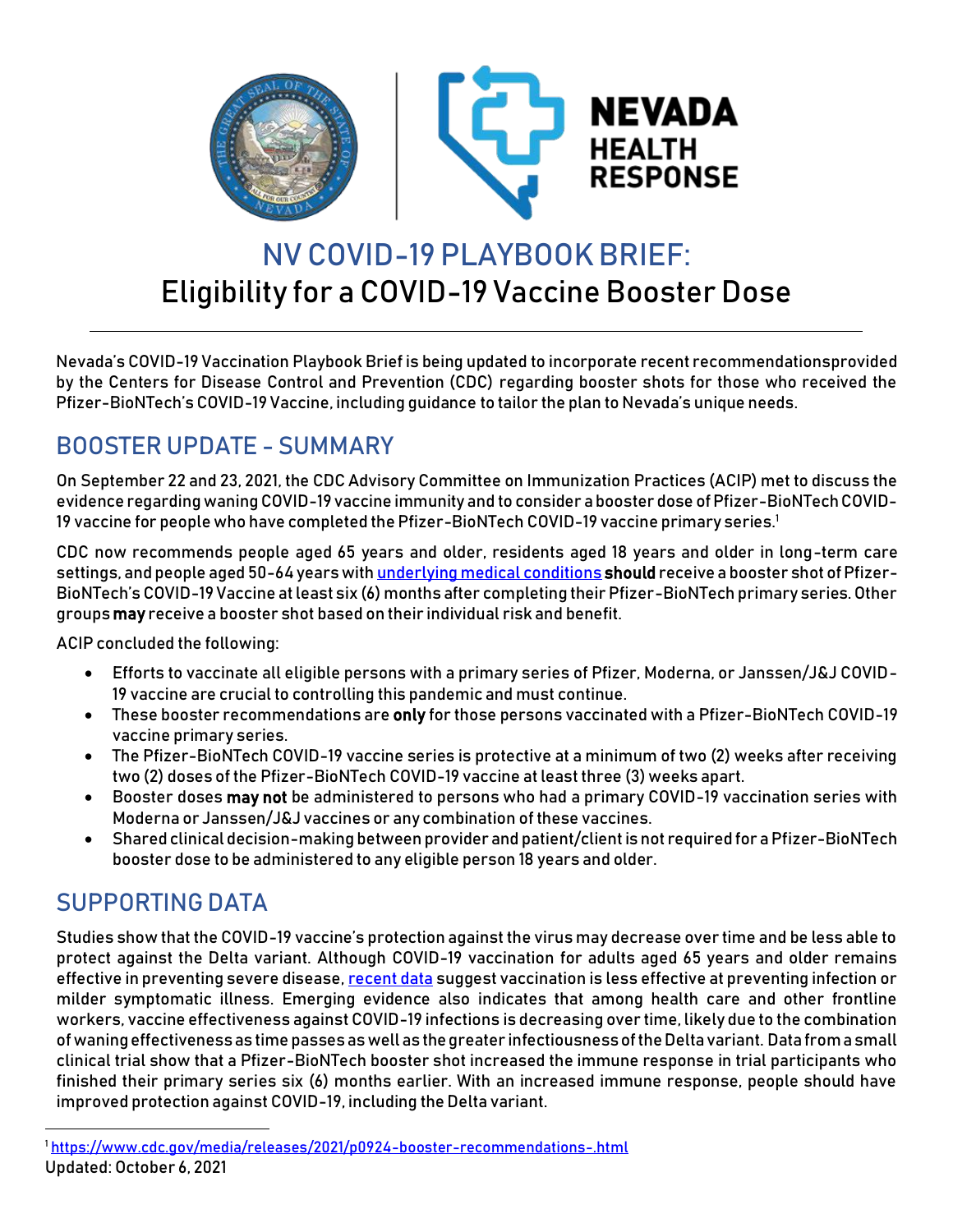More data on the effectiveness and safety of Moderna and Janssen/J&J COVID-19 vaccine booster dose recommendations is expected soon. Once those data are available, CDC and the Nevada Department of Health and Human Services will ensure the public is informed with a timely plan regarding boosters for those vaccine products.

### WHO IS ELIGIBLE FOR A COVID-19 VACCINE BOOSTER DOSE?

COVID-19 Vaccine booster shots are available for the following Pfizer-BioNTech vaccine recipients who completed their initial series at least six (6) months ago:

- People who are 65 years or older
- People who are 18 years and older who hav[e underlying medical conditions](https://www.cdc.gov/coronavirus/2019-ncov/need-extra-precautions/people-with-medical-conditions.html)
- People who are 18 years and older who work in high-risk settings
- People who are 18 years and older who live in high-risk settings

Providers administering booster doses of Pfizer COVID-19 vaccine should check the patient's CDC COVID-19 Vaccine Card and/or search for the patient's immunization record in Nevada WebIZ to ensure the patient has an official record of successfully completing the initial two-dose series with the Pfizer-BioNTech COVID-19 vaccine.

Providers are also encouraged to stock and administer seasonal influenza vaccines, which can be safely Coadministered with any COVID-19 vaccine primary series dose as well as the Pfizer-BioNTech booster dose.

#### Long Term Care Facility Staff&Residents (LTCF)

LTCF's include nursing homes, skilled nursing facilities, behavioral health centers, and assisted living facilities. Individuals with disabilities living in group settings will be prioritized within this group. These settings include Intensive Supported Living Arrangements (ISLA) and Supported Living Arrangements (SLA) for staff and residents. Staff in these facilities may seek out a Pfizer-BioNTech COVID-19 Vaccine booster dose.

Residents aged 18 years and older of long-term care settings should get a booster dose of Pfizer-BioNTech vaccine, because they often live closely together in a group setting and are usually older adults with underlying medical conditions; therefore, this population is at increased risk of infection and severe illness from COVID-19.

### OCCUPATIONAL & INSTITUTIONAL HIGH-RISK GROUPS WHO MAY SEEK OUT A COVID-19 VACCINE BOOSTER DOSE

Adults aged 18-64 years who work or reside in certain settings (see descriptions below) may be at increased risk of being exposed to COVID-19, which could be spreading where they work or reside. Since that risk can vary across settings and based on how much COVID-19 is spreading in a community, people aged 18-64 years who are at increased risk for COVID-19 exposure and transmission because of occupational or institutional setting may get a booster dose after considering their individual risks and benefits.

#### Health Care Workforce and Support

Health care workforce includes paid and non-paid clinical and non-clinical employees, volunteers, interns, etc.

- General Medical & Surgical Hospital
- **Psychiatric & Substance Abuse Hospitals**
- Emergency Medical Services Personnel
- **Frontline Public Health Workforce**
- Laboratory Workers
- Pharmacists & Pharmacy Technicians
- Outpatient & Home Health Providers

#### PUBLIC SAFETY & SECURITY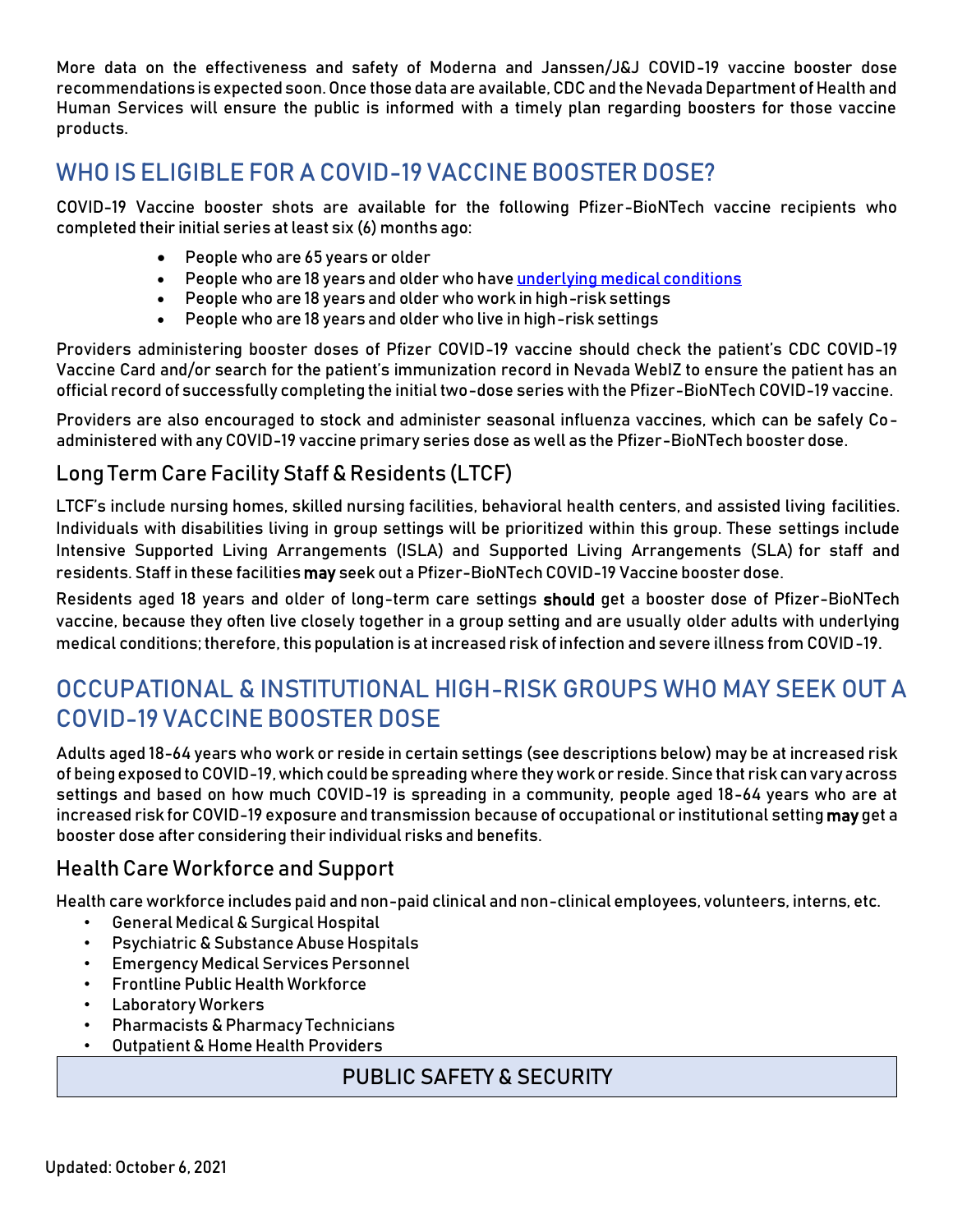| NEVADA DEPARTMENT OF CORRECTIONS<br><b>STAFF</b>                                                                                                                                                  |                                                                                                                                                                                                                                                                                                                                                                                                                                                                                                                                                                                                                                                                                                                                                                                                                                                                                                                                                                                                            |  |
|---------------------------------------------------------------------------------------------------------------------------------------------------------------------------------------------------|------------------------------------------------------------------------------------------------------------------------------------------------------------------------------------------------------------------------------------------------------------------------------------------------------------------------------------------------------------------------------------------------------------------------------------------------------------------------------------------------------------------------------------------------------------------------------------------------------------------------------------------------------------------------------------------------------------------------------------------------------------------------------------------------------------------------------------------------------------------------------------------------------------------------------------------------------------------------------------------------------------|--|
| LAW ENFORCEMENT, PUBLIC SAFETY AND<br><b>NATIONAL SECURITY</b>                                                                                                                                    | Nevada Department of Public Safety (DPS) and<br>associated Divisions (e.g., juvenile detention and<br>probation, parole and probation, Nevada Highway<br>Patrol, Division of Emergency Management, etc.);<br>local Sheriffs' Offices and Police Departments;<br>School and University Police; Airport Police; other<br>peace officers not specifically named; Nevada Threat<br>Analysis Center; mission critical national security<br>workforce not covered by one of the five federal<br>agencies receiving direct vaccine allocation.                                                                                                                                                                                                                                                                                                                                                                                                                                                                    |  |
| STATE AND LOCAL EMERGENCY OPERATIONS<br>MANAGERS/STAFF                                                                                                                                            |                                                                                                                                                                                                                                                                                                                                                                                                                                                                                                                                                                                                                                                                                                                                                                                                                                                                                                                                                                                                            |  |
| <b>FRONTLINE COMMUNITY SUPPORT</b>                                                                                                                                                                |                                                                                                                                                                                                                                                                                                                                                                                                                                                                                                                                                                                                                                                                                                                                                                                                                                                                                                                                                                                                            |  |
| <b>EDUCATION (Pre-K &amp; K-12) &amp; CHILDCARE</b><br>(public/private/charter school settings)<br>NEVADA SYSTEM OF HIGHER EDUCATION<br>(NSHE) FRONTLINE EDUCATORS, STAFF &<br><b>STUDENTS</b>    | Educators in pre-school and K-12 settings, including<br>teachers, aides, special education and special needs<br>teachers, ESOL teachers, and para-educators;<br>workers who provide services necessary to support<br>educators/students, including but not limited to<br>administrators, administrative staff, IT staff, media<br>specialists, librarians, guidance counselors,<br>essential workers in the Nevada Dept. of Education,<br>etc.; workers who support the transportation and<br>operational needs of school settings, including bus<br>drivers, crossing guards, cafeteria staff, cleaning<br>and maintenance staff, and bus depot and<br>maintenance staff.<br>Instructional and administrative faculty and all non-<br>instructional staff types across the NSHE system<br>who must work on campus, in close contact with<br>others, and who cannot and have not been able to<br>conduct their job duties from home. Most of this<br>group includes medical and health faculty, staff, and |  |
| COMMUNITY SUPPORT FRONTLINE STAFF (e.g.<br>Frontline workers who support food,<br>shelter, court/legal and social services, and<br>other necessities of life for needy groups<br>and individuals) | students.<br>Frontline workers who support food, shelter,<br>court/legal services, and social services, and other<br>necessities of life for needy groups and individuals,<br>including in-need populations and COVID19<br>responders, including food bank distributors and<br>food preparers (if applicable), front-facing state<br>service staff (e.g., DETR, WIC, DWSS, DMV, ADSD,<br>etc.), community coalition advocates/volunteers in<br>the field (e.g., CHWs and others with public<br>interaction). Veterinary nurses, technicians,<br>veterinarians, andother services supporting<br>individuals and organizations with service animals,<br>search and rescue dogs, and support animals.                                                                                                                                                                                                                                                                                                         |  |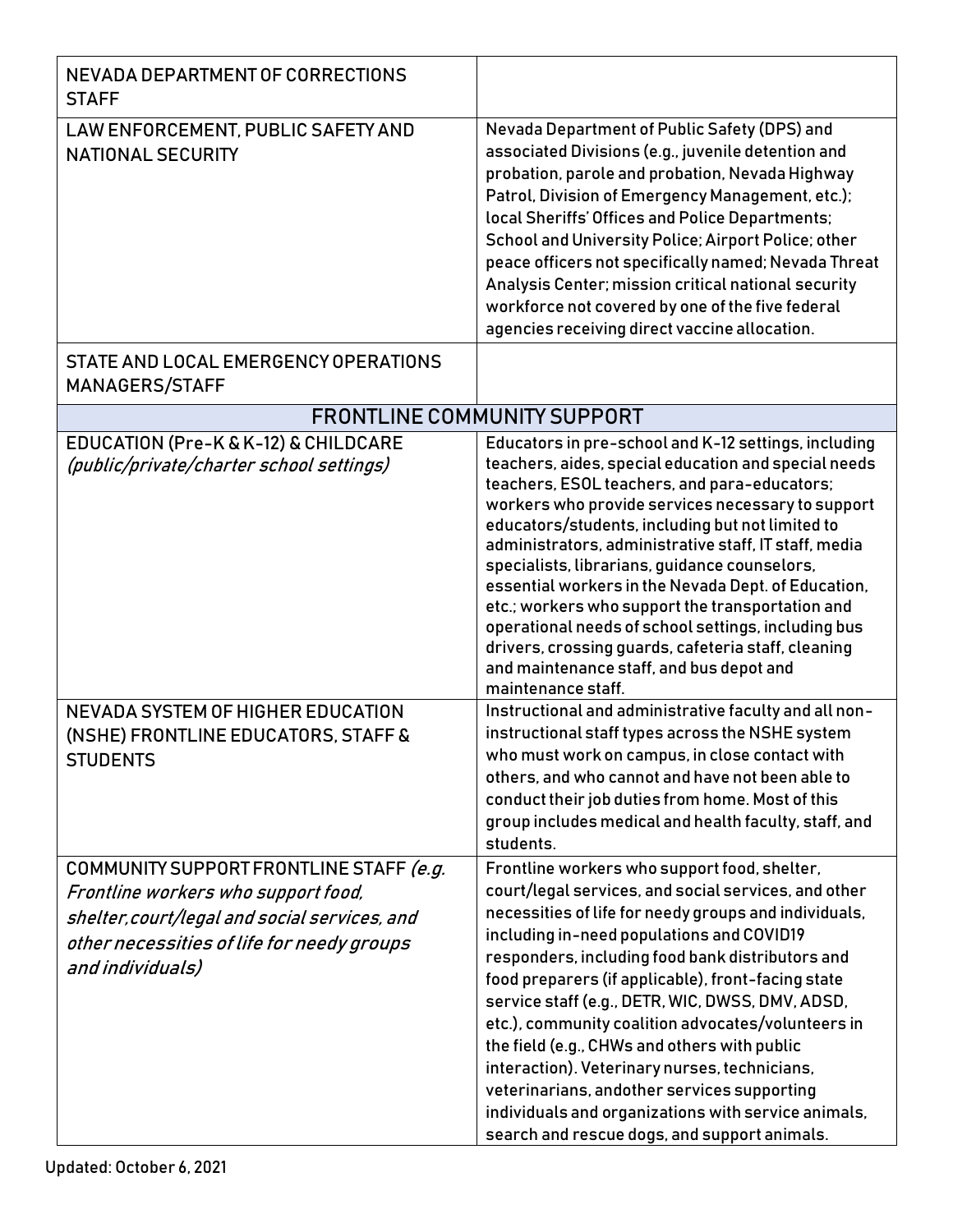| CONTINUITY OF GOVERNANCE (STATE & LOCAL)                     | Essential, frontline workers who provide for the<br>continuity of governance at the state and local level.                                                                                                                                                                                                                                                                                                                                                                                                                                                                                                    |
|--------------------------------------------------------------|---------------------------------------------------------------------------------------------------------------------------------------------------------------------------------------------------------------------------------------------------------------------------------------------------------------------------------------------------------------------------------------------------------------------------------------------------------------------------------------------------------------------------------------------------------------------------------------------------------------|
| <b>ESSENTIAL PUBLIC TRANSPORTATION</b>                       | Public transportation system employees at the state<br>and local levels (urban, interurban, and rural transit<br>authorities), taxi and ride share services (e.g., Uber,<br>Lyft, etc.), and other ground transport services not<br>specifically named.                                                                                                                                                                                                                                                                                                                                                       |
| <b>REMAINING ESSENTIAL PUBLIC HEALTH</b><br><b>WORKFORCE</b> | Public health and environmental health workers<br>specializing in sanitary and infection control, health<br>care facility safety and emergency preparedness<br>planning, public health/community health workers<br>(including call center workers) who conduct<br>community-based public health functions,<br>conducting epidemiologic surveillance and<br>compiling, analyzing, and communicating public<br>health information, who cannot and have not been<br>working from home.                                                                                                                           |
| <b>MORTUARY SERVICES</b>                                     | Workers who prepare the deceased for burial or<br>interment, conduct funerals, and/or operate sites or<br>structures reserved for interment or cremation                                                                                                                                                                                                                                                                                                                                                                                                                                                      |
|                                                              | <b>FRONTLINE SUPPLY CHAIN &amp; LOGISTICS</b>                                                                                                                                                                                                                                                                                                                                                                                                                                                                                                                                                                 |
| AGRICULTURE AND FOOD PROCESSING                              | Food manufacturer workers and their supplier<br>workers including those employed at food ingredient<br>production and processing facilities; aquaculture and<br>seafood harvesting facilities; slaughter and<br>processing facilities for livestock, poultry, and<br>seafood; animal food manufacturing andprocessing<br>facilities; human food facilities producingby-products<br>for animal food; industrial facilities producing co-<br>products for animal food; beverage production<br>facilities; the production of food packaging; and<br>workers supporting agriculture irrigation<br>infrastructure. |
|                                                              | Farmers, farm and ranch workers, and agribusiness<br>support services, including workers involved in<br>auction and sales; in food operations, including<br>animal food, grain and oilseed storage, handling, and<br>processing; in ingredient production; in<br>manufacturing of veterinary drugs and biologics (e.g.,<br>vaccines).                                                                                                                                                                                                                                                                         |
|                                                              | Animal agriculture workers to include those<br>employed in veterinary health (including those<br>involved in supporting emergency veterinary or<br>livestock services); raising, caring for and<br>management of animals for food, as well as pets;<br>animal production operations; livestock markets,<br>slaughter and packing plants, manufacturers,<br>renderers, and associated regulatory andgovernment<br>workforce                                                                                                                                                                                    |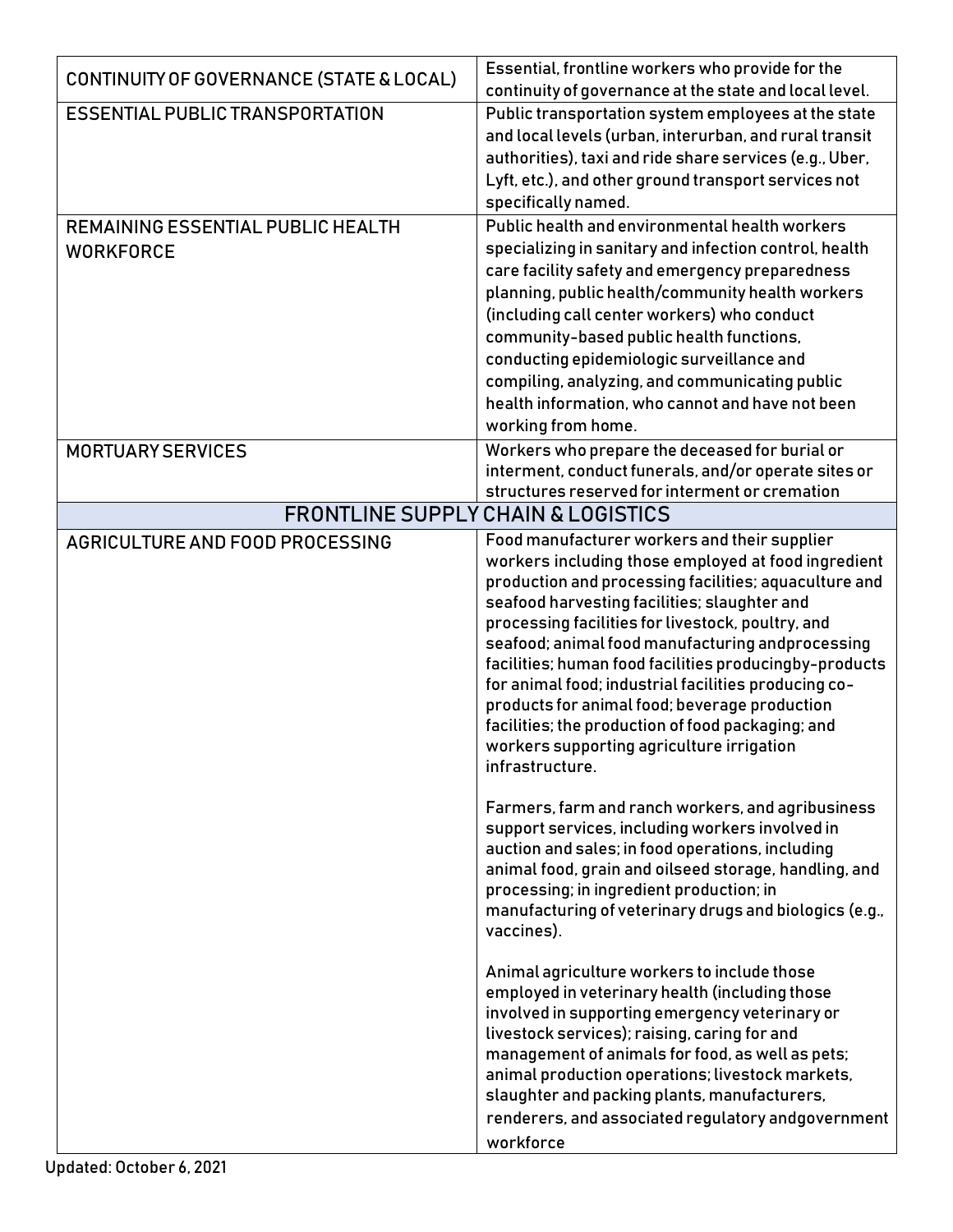| <b>ESSENTIAL</b><br>END-TO-END<br><b>SUPPLY</b><br><b>GOODS</b> | Warehouses, processing, packaging, storage, and          |
|-----------------------------------------------------------------|----------------------------------------------------------|
| <b>CHAIN</b><br>(includes manufacturing, transport,             | distribution workforce (e.g., USPS, FedEx, UPS,          |
| distribution and sale of essential items)                       | messengers, truck drivers (local and long-haul),         |
|                                                                 | wholesale traders, etc.); workers enabling the sale      |
|                                                                 | of human food (e.g., grocery stores), animal food        |
|                                                                 | (including pet food, animal feed, and raw                |
|                                                                 | materials/ingredients), and beverage products at         |
|                                                                 | groceries, pharmacies, and convenience stores,           |
|                                                                 | including staff in retail customer support and IT        |
|                                                                 | support necessary for online orders, pickup, and/or      |
|                                                                 | delivery; warehouse operators, including vendors         |
|                                                                 | and support personnel critical for business              |
|                                                                 | continuity (including heating, ventilation, and air      |
|                                                                 | conditioning (HVAC) and electrical engineers,            |
|                                                                 | security personnel, and janitorial staff), e-            |
|                                                                 | commerce or online commerce, and customer                |
|                                                                 | service for essential functions. Essential               |
|                                                                 | Manufacturing Workers necessary for the                  |
|                                                                 | manufacturing of materials and products needed for       |
|                                                                 | medical supply chains, and for supply chains             |
|                                                                 | associated with transportation, energy,                  |
|                                                                 | communications, food and agriculture, chemical           |
|                                                                 | manufacturing, nuclear facilities, the operation of      |
|                                                                 | dams, water and wastewater treatment, emergency          |
|                                                                 | services, and the defense industrial base.               |
| UTILITIES AND COMMUNICATIONS                                    | Water and wastewater workers, dam workers,               |
| <b>INFRASTRUCTURE</b>                                           | natural gas, energy/electric sectors, internet and       |
|                                                                 | mobile services, telephone service providers, news       |
|                                                                 | broadcasters (Radio and Television), newspaper           |
|                                                                 | publishers, including back-office staff as well as       |
|                                                                 | frontline journalists, and workers responsible for       |
|                                                                 | ensuring persons with disabilities have access to        |
|                                                                 | and the benefits of communications platforms.            |
| NEVADA DEPARTMENT OF TRANSPORTATION &                           | CDL operators, street cleanup crews, snowplow            |
| LOCAL EMERGENCY ROAD PERSONNEL                                  | drivers, district training officers, safety/loss control |
|                                                                 | section, and traffic incident management, emergency      |
|                                                                 | road crews.                                              |
| <b>ESSENTIAL AIRPORT OPERATIONS</b>                             | Workers who support air transportation for cargo         |
|                                                                 | and passengers, including operation, distribution,       |
|                                                                 | maintenance, and sanitation. This includes air traffic   |
|                                                                 |                                                          |
|                                                                 | controllers, flight dispatchers, maintenance             |
|                                                                 | personnel, ramp workers, fueling agents, flight          |
|                                                                 | crews, airport safety inspectors and engineers,          |
|                                                                 | airport operations personnel, aviation and aerospace     |
|                                                                 | safety workers, security, commercial space               |
|                                                                 | personnel, airport operations personnel, accident        |
|                                                                 | investigators, and flight instructors.                   |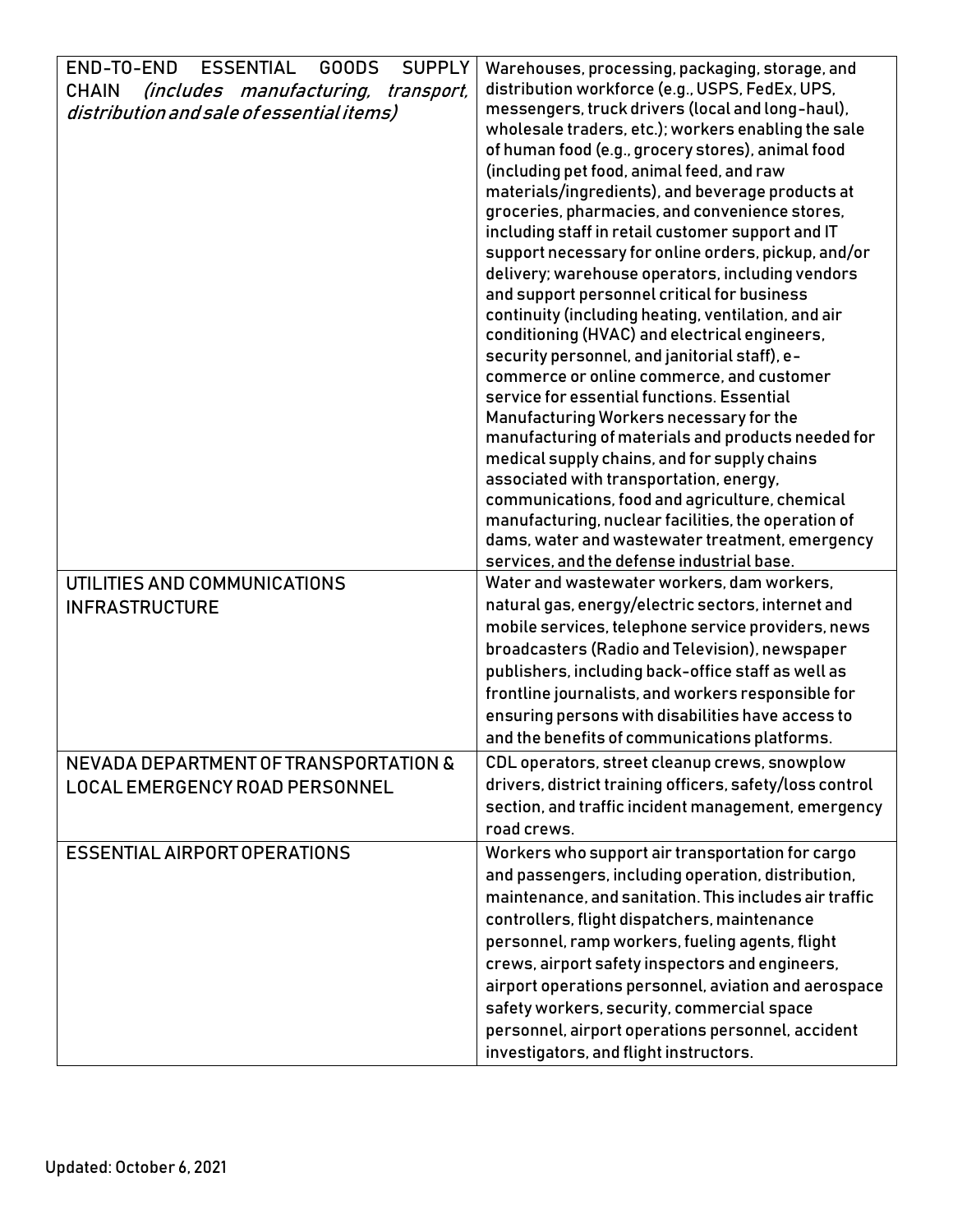| OTHER ESSENTIAL TRANSPORTATION          | Vehicle repair, maintenance, and transportation                                                  |
|-----------------------------------------|--------------------------------------------------------------------------------------------------|
|                                         | equipment manufacturing and distribution facilities;                                             |
|                                         | workers critical to the manufacturing, distribution,                                             |
|                                         | sales, rental, leasing, repair and maintenance of                                                |
|                                         | vehicles and other equipment and the supply chains                                               |
|                                         | that enable these operations to facilitate continuity of                                         |
|                                         | travel-related operations for essential workers.                                                 |
|                                         | <b>FRONTLINE COMMERCE &amp; SERVICE INDUSTRIES</b>                                               |
| <b>FOOD SERVICE AND HOSPITALITY</b>     | Restaurant and quick serve food operations,                                                      |
|                                         | including dark kitchen and food prep centers, carry-                                             |
|                                         | out, and delivery food workers.                                                                  |
|                                         |                                                                                                  |
|                                         | Workers in cafeterias used to feed workers or other                                              |
|                                         | congregate settings not already captured in an                                                   |
|                                         | occupation group above. *Specific to Nevada:                                                     |
|                                         | frontline casino and resort employees not in food                                                |
|                                         | service who have prolonged/sustained customer                                                    |
|                                         | interaction.                                                                                     |
| <b>HYGIENE PRODUCTS AND SERVICES</b>    | Workers who produce hygiene products; workers in                                                 |
|                                         | laundromats, laundry services, and dry cleaners,                                                 |
|                                         | workers providing personal and household goods,                                                  |
|                                         | repair, and maintenance; workers providing<br>disinfection services for essential facilities and |
|                                         |                                                                                                  |
|                                         | modes of transportation and who support the                                                      |
|                                         | sanitation of all food manufacturing processes and                                               |
|                                         | operations from wholesale to retail; workers                                                     |
|                                         | necessary for the installation, maintenance,                                                     |
|                                         | distribution, and manufacturing of water and space<br>heating equipment and components; support  |
|                                         | required for continuity of services, including                                                   |
|                                         | commercial disinfectant services, janitorial and                                                 |
|                                         | cleaning personnel, and support personnel functions                                              |
|                                         | that need freedom of movement to accessfacilities;                                               |
|                                         | workers supporting the production of home cleaning,                                              |
|                                         | pest control, and other essential products necessary                                             |
|                                         | to clean, disinfect, sanitize, andensure the                                                     |
|                                         | cleanliness of residential homes, shelters, and                                                  |
|                                         | commercial facilities.                                                                           |
| DEPOSITORY CREDIT INSTITUTION WORKFORCE | Workers who are needed to provide, process, and                                                  |
|                                         | maintain systems for processing, verifying, and                                                  |
|                                         | recording financial transactions and services,                                                   |
|                                         | including payment, clearing, and settlement;                                                     |
|                                         | wholesale funding; insurance services; consumer                                                  |
|                                         | and commercial lending; and public lending.                                                      |
|                                         | Workers who are needed to provide business,                                                      |
|                                         | commercial, and consumer access to bank and non-                                                 |
|                                         | bank financial and/or lending services, including                                                |
|                                         | ATMs, lending and money transmission, lockbox                                                    |
|                                         | banking, and armored car services.                                                               |
|                                         |                                                                                                  |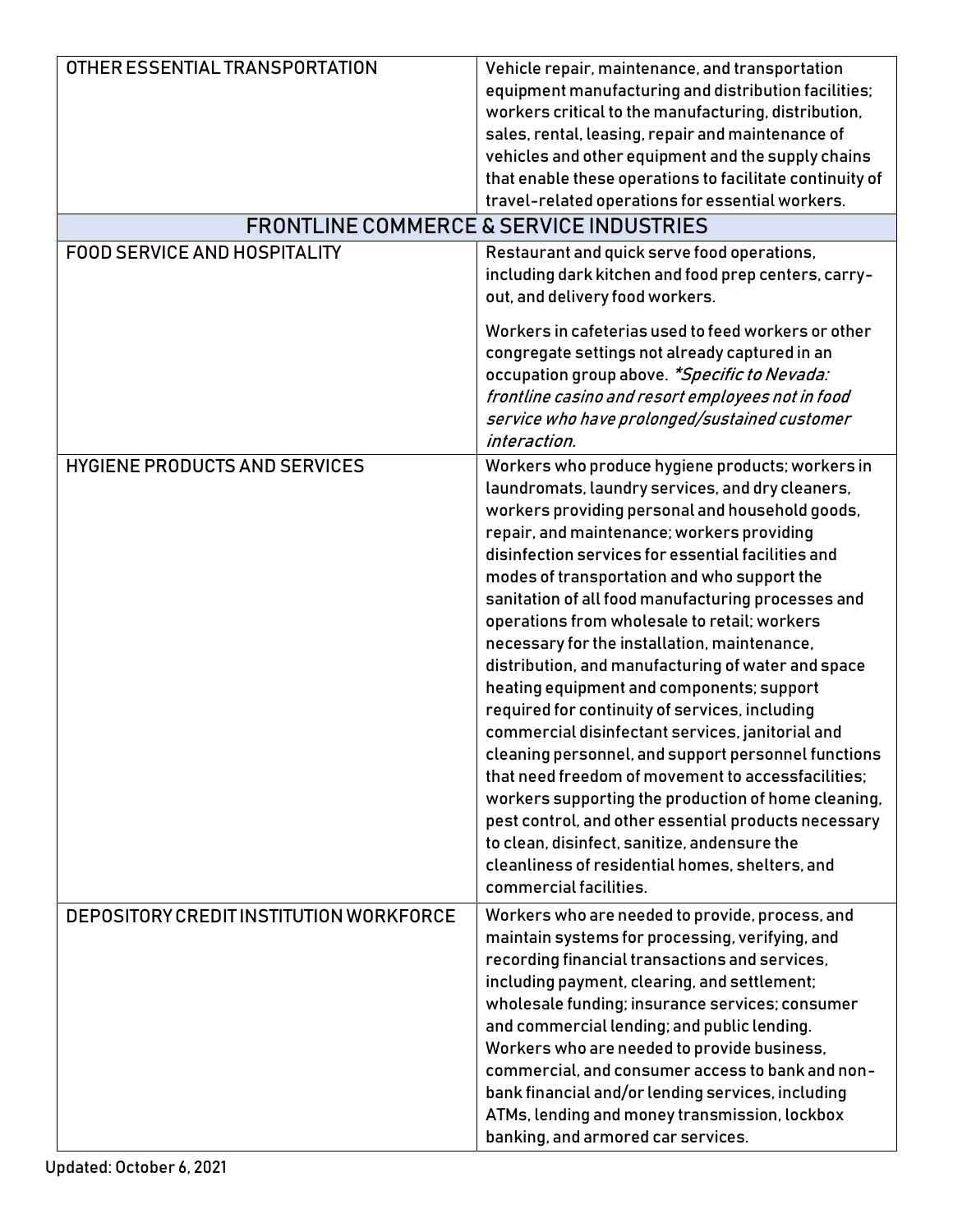| <b>FRONTLINE INFRASTRUCTURE</b>                                                                                                       |                                                                                                                                                                                                                                                                                                                                                                                                                                                                                                                                                                                                                                                                                                                                                                                                                                                                                                                                                                                                          |
|---------------------------------------------------------------------------------------------------------------------------------------|----------------------------------------------------------------------------------------------------------------------------------------------------------------------------------------------------------------------------------------------------------------------------------------------------------------------------------------------------------------------------------------------------------------------------------------------------------------------------------------------------------------------------------------------------------------------------------------------------------------------------------------------------------------------------------------------------------------------------------------------------------------------------------------------------------------------------------------------------------------------------------------------------------------------------------------------------------------------------------------------------------|
| <b>INFRASTRUCTURE, SHELTER &amp; HOUSING</b><br>(CONSTRUCTION)                                                                        | Workers performing housing and commercial<br>construction related activities, including those<br>supporting the sale, transportation, and installation<br>of manufactured homes. Workers supporting<br>government functions related to the building and<br>development process, such as inspections,<br>permitting, and plan review services that can be<br>modified to protect the public health, but<br>fundamentally should continue and enable the<br>continuity of the construction industry. Workers<br>such as plumbers, electricians, exterminators,<br>builders (including building and insulation),<br>contractors, HVAC Technicians, technicians for<br>elevators, escalators and moving walkways,<br>landscapers, and other service providers who<br>provide services, including temporary construction,<br>that are necessary to maintaining safety, sanitation,<br>and essential operation of residences, businesses,<br>and buildings, such as hospitals and senior living<br>facilities. |
| <b>ESSENTIAL MINING OPERATIONS</b>                                                                                                    | Frontline mining and processing operations and<br>supplier/vendor industries essential to such<br>operations.                                                                                                                                                                                                                                                                                                                                                                                                                                                                                                                                                                                                                                                                                                                                                                                                                                                                                            |
| <b>OTHER</b>                                                                                                                          |                                                                                                                                                                                                                                                                                                                                                                                                                                                                                                                                                                                                                                                                                                                                                                                                                                                                                                                                                                                                          |
| COMMUNITY SUPPORT ADMINISTRATIVE STAFF                                                                                                | Food Bank, state service office (e.g., DETR, WIC,<br>DWSS, DMV, ADSD, etc.), and Community Coalition<br>administrative and other support staff who can and<br>have been working from home.                                                                                                                                                                                                                                                                                                                                                                                                                                                                                                                                                                                                                                                                                                                                                                                                               |
| <b>NSHE STUDENTS LIVING IN CAMPUS-</b><br><b>SPONSORED RESIDENTIAL SETTINGS</b><br>(e.g. dorms, campus-sponsored apartments,<br>etc.) |                                                                                                                                                                                                                                                                                                                                                                                                                                                                                                                                                                                                                                                                                                                                                                                                                                                                                                                                                                                                          |
| NSHE REMAINING WORKFORCE                                                                                                              |                                                                                                                                                                                                                                                                                                                                                                                                                                                                                                                                                                                                                                                                                                                                                                                                                                                                                                                                                                                                          |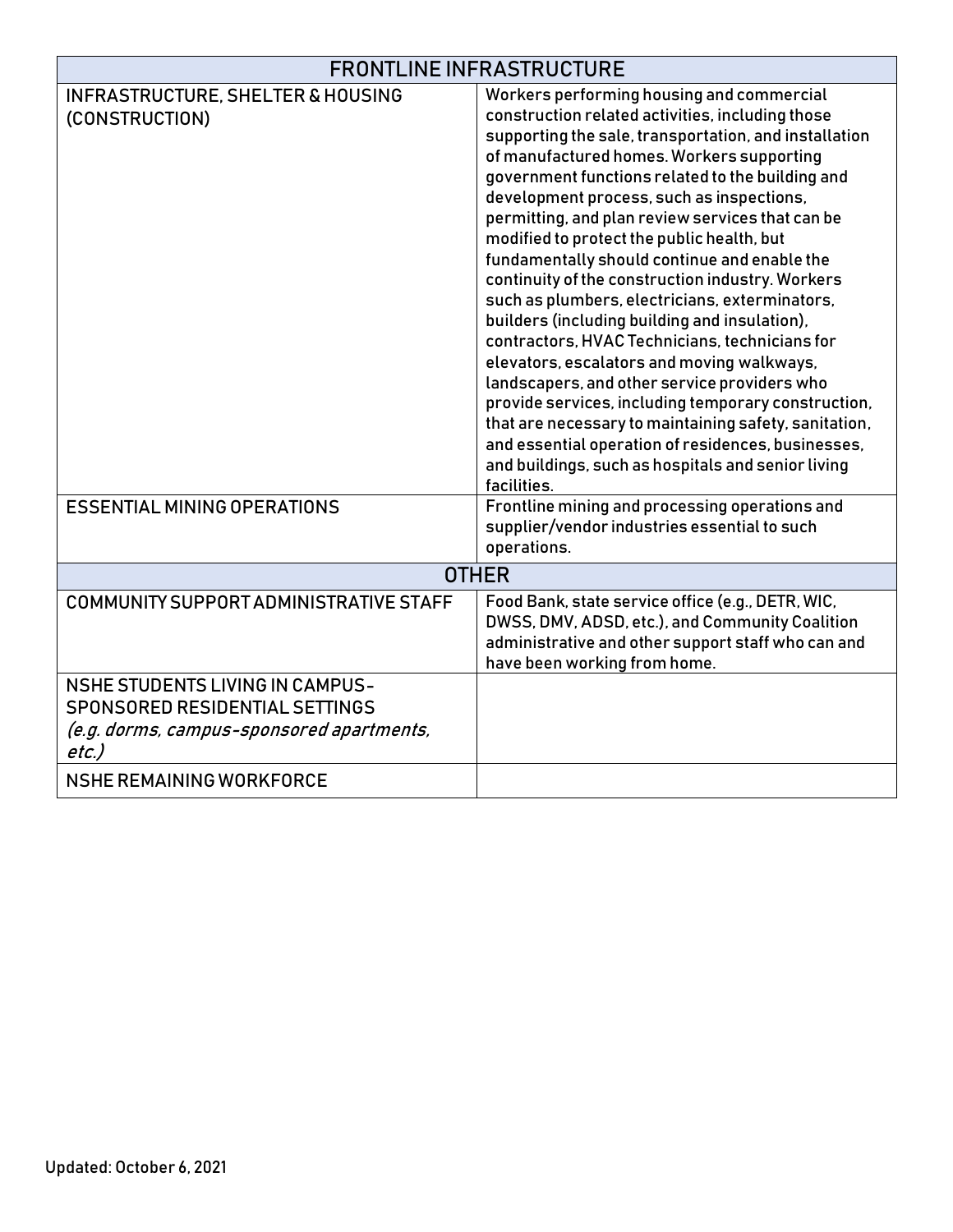### PEOPLEWITHUNDERLYINGMEDICALCONDITIONS

The risk of severe illness from COVID-19 increases with age. Further, adults of any age with the following conditions can be more likely to get severely ill from COVID-19. Severe illness means that a person with COVID-19 is more likely to need hospitalization, intensive care, a ventilator to help them breathe, or they may even die from the virus. People who are 65 years and older or 50-64 years with underlying medical conditions should get a booster dose of the Pfizer-BioNTech COVID-19 vaccine.

Adults aged 18-49 years with underlying medical conditions are at increased risk for severe illness from COVID-19. However, that risk is likely not as high as it would be for adults aged 50 years and older with underlying conditions. Therefore, people ages 18-49 years with underlying medical conditions may get a booster dose of Pfizer-BioNTech COVID-19 vaccine based on their individual benefits and risks.

- Asthma
- Blood disorders such as Sickle Cell Disease (SCD) and Thalassemia
- Cerebrovascular disease including Stroke (CVA)
- Chronic kidney disease (CKD)
- Chronic Obstructive Pulmonary Disease (COPD)
- Cystic Fibrosis (CF)
- Diabetes mellitus, type 1 and 2
- Down Syndrome
- Heart conditions (heart failure, coronary artery disease (CAD), or cardiomyopathies)
- HIV/AIDS
- Immune deficiencies
- Liver disease, including Cirrhosis, Hepatitis, and nonalcoholic fatty liver disease
- Morbid obesity (BMI=/>40kg/m2)
- Neurologic conditions, including dementia
- Other lung diseases including interstitial lung disease, pulmonary fibrosis, pulmonary hypertension
- Overweight (BMI>25kg/m2 30kg/m2)
- Pregnancy and postpartum
- Severe obesity (BMI>30kg/m2 <40kg/m2)
- Smoking, current and former
- Solid organ or blood stem cell transplantation
- Substance use disorders, e.g., alcohol, opioids, etc.
- Use of corticosteroids or other immunosuppressive medications